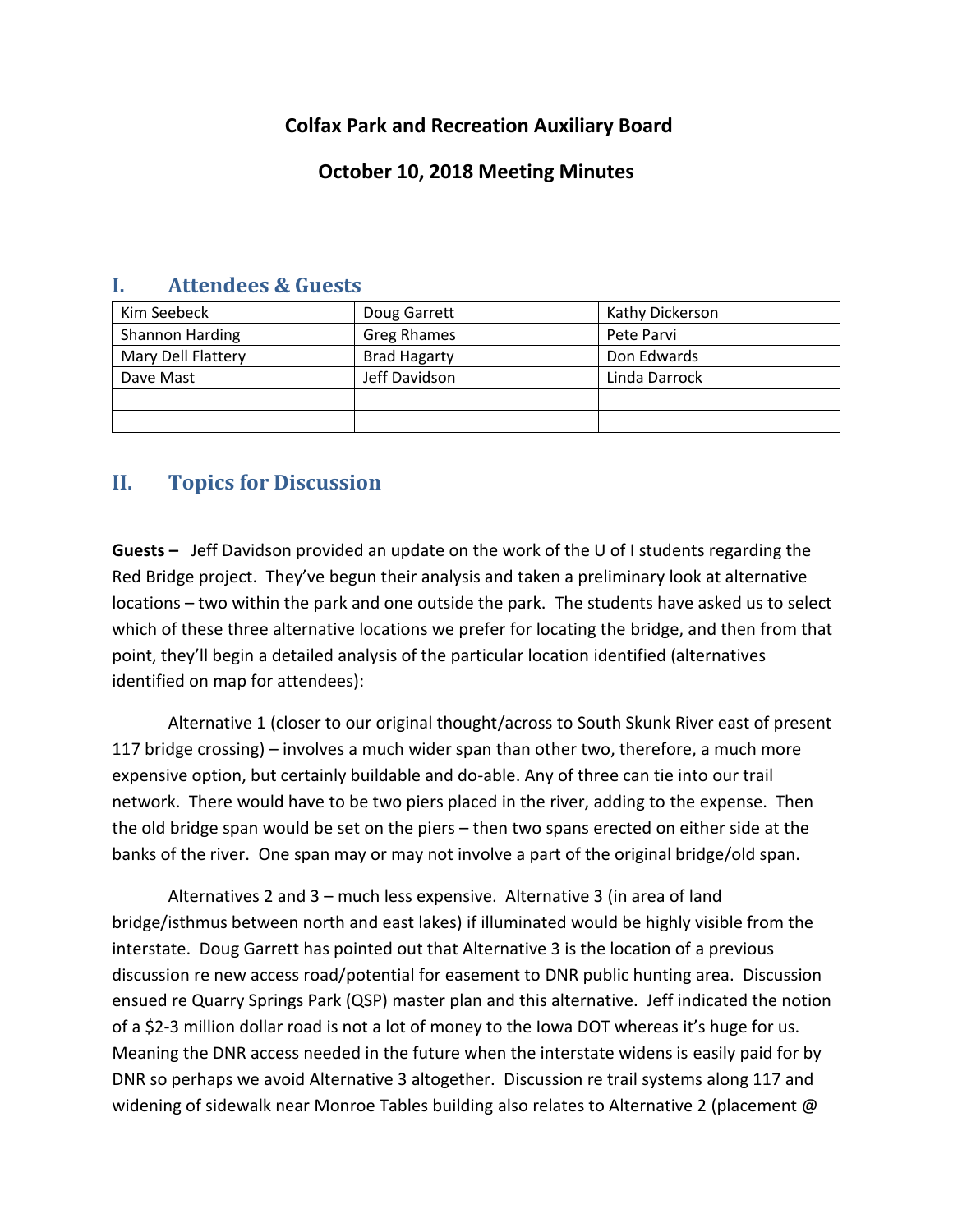narrow area in NW corner of public/west lake). Discussion ensued. Note: Alternative 2 would not require piers in the water; only abutments on either end.

Bridge, in all of the three alternatives considered, will be designed to accommodate an ambulance vehicle to cross in an emergency, but otherwise does not afford any vehicle access. Its design is intended as a pedestrian walkway/access to QSP.

Discussion ensued regarding selection of an alternative in order to provide the students with a choice from which they can continue to investigate and report. A majority of the Board decided to ask the students to work off of Alternative 2, with the proviso that it include a pedestrian bridge/walkway out at Hwy 117 and illumination.

**Agenda Approval –** Kim Seebeck invited a motion to approve the agenda. So moved by Kathy Dickerson; 2<sup>nd</sup> by Doug. Motion approved.

**Financials –** Kathy presented the financial report.

#### **Account Balances as of 10/10/18:**

- Savings:
	- o Balance: \$72,184.46
- Checking:
	- o Balance: \$5,557.32
- Cash Accounts: Petty Cash - Archery: \$100.00
- Overall Total: \$77,841.78

Shannon Harding moved to approve the financials; 2<sup>nd</sup> by Mary Dell Flattery. Motion approved.

**Approval of Minutes from September 12th Meeting –** Mary Dell moved for approval; 2nd by Doug. Motion approved.

#### **Committee Reports**

● **Promotions Committee –** 2019 Duathlon Fundraiser: Mary Dell reported the committee continues its work on this project. Matt Scotton (Kinetic Edge) is joining us at next Tuesday's meeting to consult. Doug indicated the committee is also considering doing the event as a combo that allows folks to do either event or both events. Discussion ensued. Lastly, Kim advised that Pat Utz has reported that the Facebook donation page is up and running on the QSP website.